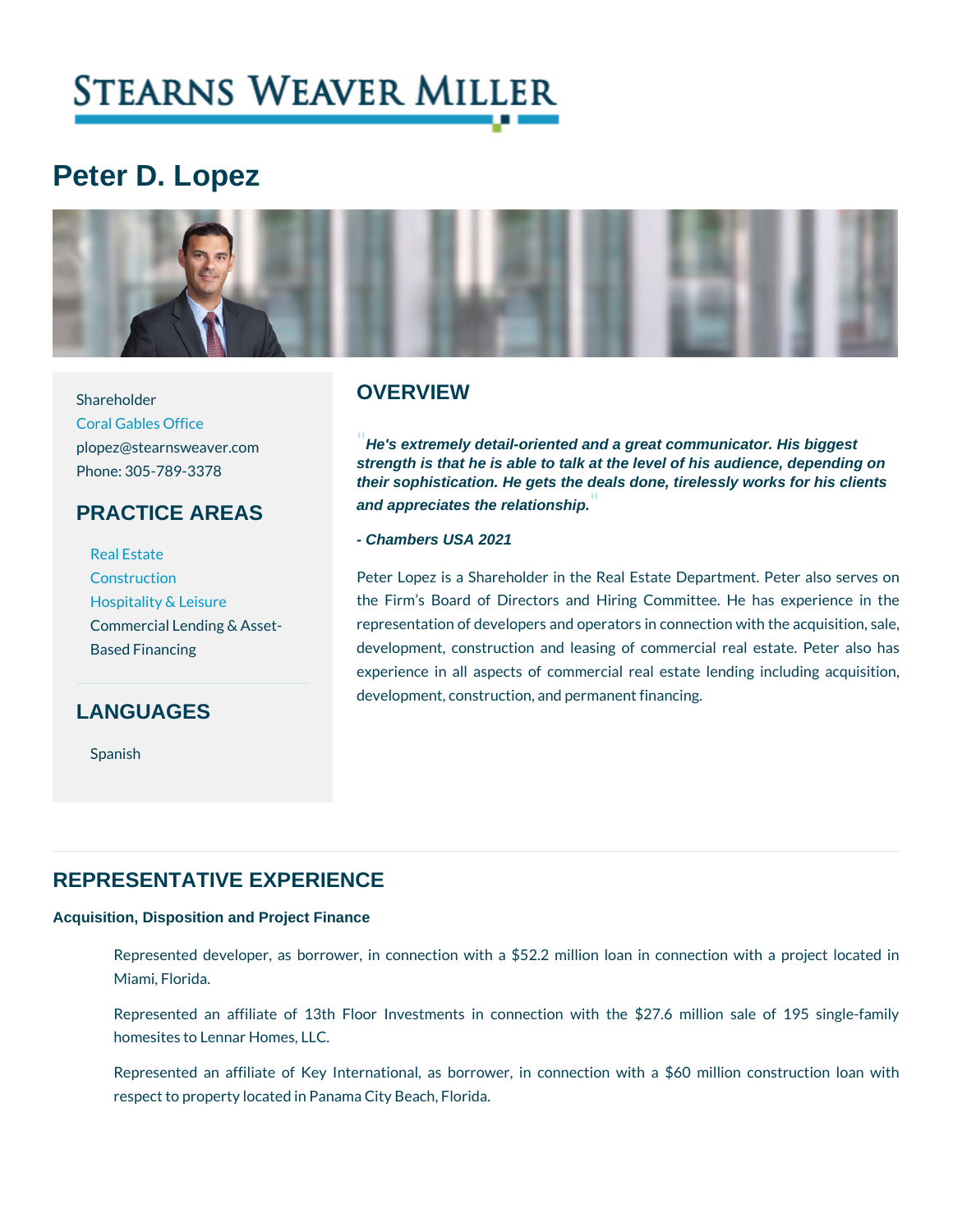Represented developer in connection with a \$76 million construction loan for 1010 Brickell, a 387-unit condominium project in Brickell, Miami.

Represented developers in connection with the development and construction of the Metropolitan Miami project.

Represented a joint venture between 13th Floor Investments and Key International in connection with the \$30.5 million acquisition of the Harbour condominium project, a five-acre waterfront site in North Miami Beach.

Represented developer in connection with the \$23.1 Million sale of a portion of the project commonly known as Met 3, including the sale of the airspace above the 9th floor of the retail/parking structure. This representation included the negotiation of the purchase agreement which contemplated the design, financing and construction of the retail/parking structure upon which the buyer would develop and construct several hundred residential units.

Represented the owner in connection with an \$80 million loan from Starwood Property Mortgage, L.L.C., in connection with the JW Marriott Marquis Miami.

Represented developer in connection with a \$45 million construction loan for a mixed use commercial and retail project in downtown Miami, Florida, commonly known as "Met 3."

Represented developer in connection with a \$250 million construction loan for a mixed use office, hotel and retail project in downtown Miami, Florida, commonly known as "Met 2."

Represented the City of Doral in connection with the negotiation of a \$21.5 million integrated "design-build" purchase agreement and the subsequent acquisition of the new City of Doral City Hall.

Represented developer in connection with the \$35 million acquisition of a parcel of land located in Key West, Florida commonly known as "Peary Court."

Represented a joint venture between 13th Floor Investments and Key International in connection with the \$11.5 million acquisition of a parcel of land located at 1010 Brickell Avenue, Miami, Florida.

Represented 13th Floor Investments in connection with the sale of a portfolio of residential lots located in Collier County, Florida to a D.R. Horton.

Represented developer in connection with the acquisition of a parcel of land located in Sunny Isles, Florida with a purchase price in excess of \$14 million.

Represented developer in connection with the purchase of a foreclosure judgment with respect to several hundred residential units in Collier County, Florida.

Represented hotel and resort owners in the development, financing, purchase and sale of numerous hotel properties.

Represented developers and operators in connection with the negotiation and preparation of joint venture agreements with equity partners.

Represented commercial real estate developers and operators in connection with all aspects of their businesses, including the acquisition, development, sale, management and financing of commercial real estate.

Represented various financial institutions in connection with branch acquisitions and leases as well as the leasing and disposition of OREO properties.

#### **Commercial Lending Transactions**

Represented various financial institutions, ranging from community banks to some of the largest national banks, and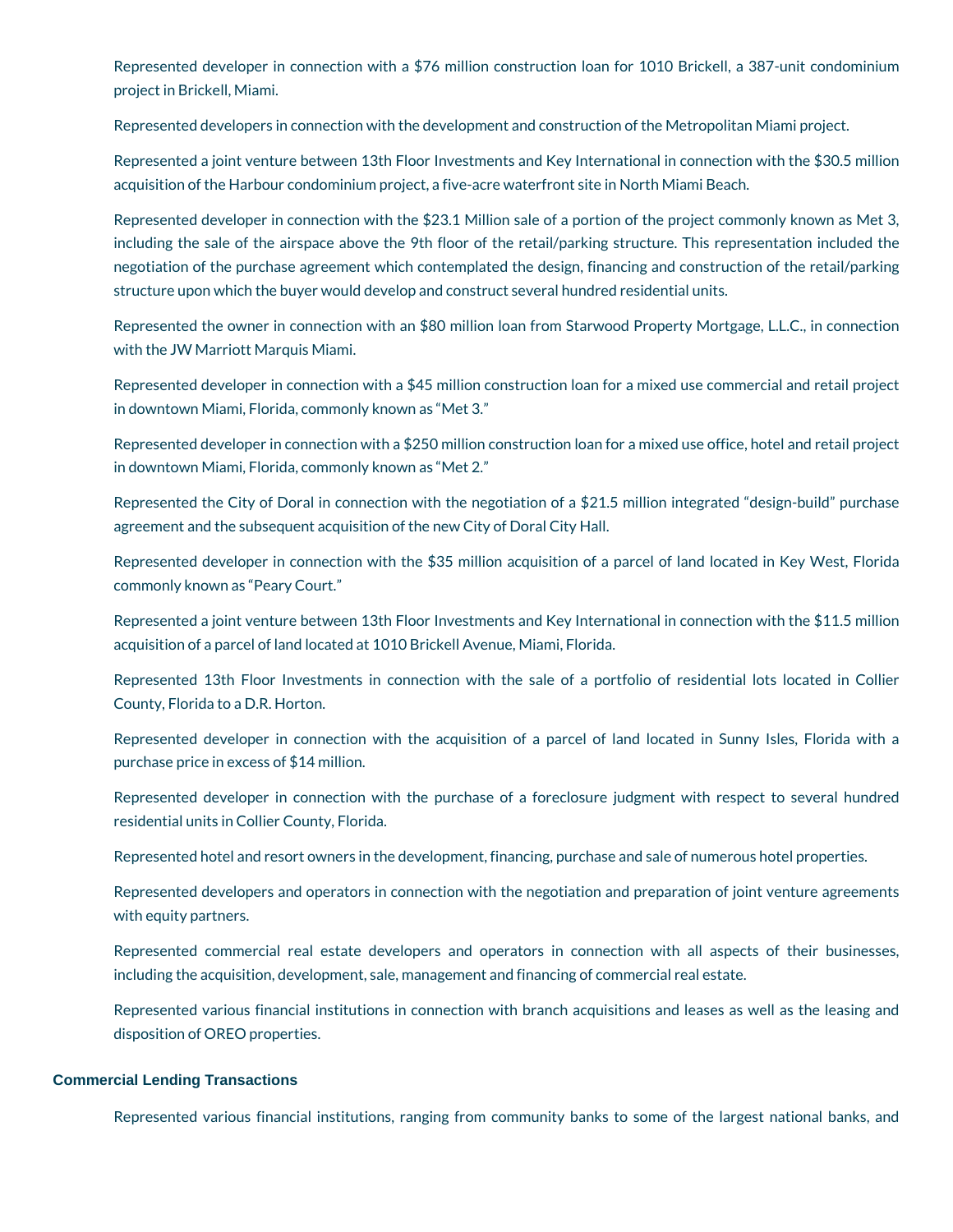mezzanine lenders in connection with numerous commercial real estate loans for the acquisition, development and construction of (i) single and multifamily home developments, (ii) hotels, (ii) condominiums and retail, (ii) apartment and (iv) office projects.

Represented various financial institutions in connection with working capital loans secured by accounts receivable, inventory, and other non-real property collateral.

Represented various financial institutions in connection with multiple loan workouts, restructurings, loan sales and deedin-lieu transactions throughout the State of Florida.

Representation of various financial institutions, ranging from community banks to some of the largest national banks, and mezzanine lenders in connection with numerous commercial real estate loans for the acquisition, development and construction of (i) single and multifamily home developments, (ii) hotels, (ii) condominiums and retail, (ii) apartment and (iv) office projects.

#### **Leasing**

Represented a financial institution, as tenant, in connection with the lease (including signage rights) of its headquarters space in the Miami Tower. This transaction was a finalist for the "Office Lease Transaction of the Year" in the NAIOP Awards of Excellence 2014.

Represented the landlord in the negotiation of (i) a 150,000 square foot lease with an international law firm, (ii) a 60,000 square foot lease with an international accounting firm, (iii) a 25,000 square foot lease with an international law firm, and (iv) a multi-floor lease (which included building naming rights) with a major national bank in a new, downtown Miami, Florida mixed use project commonly known as "Met 2."

Represented various financial institutions in connection with branch facility leases and ATM leases.

Represented a local community bank in connection with the lease for its corporate headquarters and branch in Coral Gables, Florida.

### **PROFESSIONAL & COMMUNITY INVOLVEMENT**

Nicklaus Children's Hospital Foundation, Board of Directors, 2016-Present Chair, 2022

Vice Chair, 2019-2022

American Bar Association

Cuban American Bar Association (CABA)

Dade-County Bar Association

The Florida Bar

Coral Gables Chamber of Commerce

### **RECOGNITION**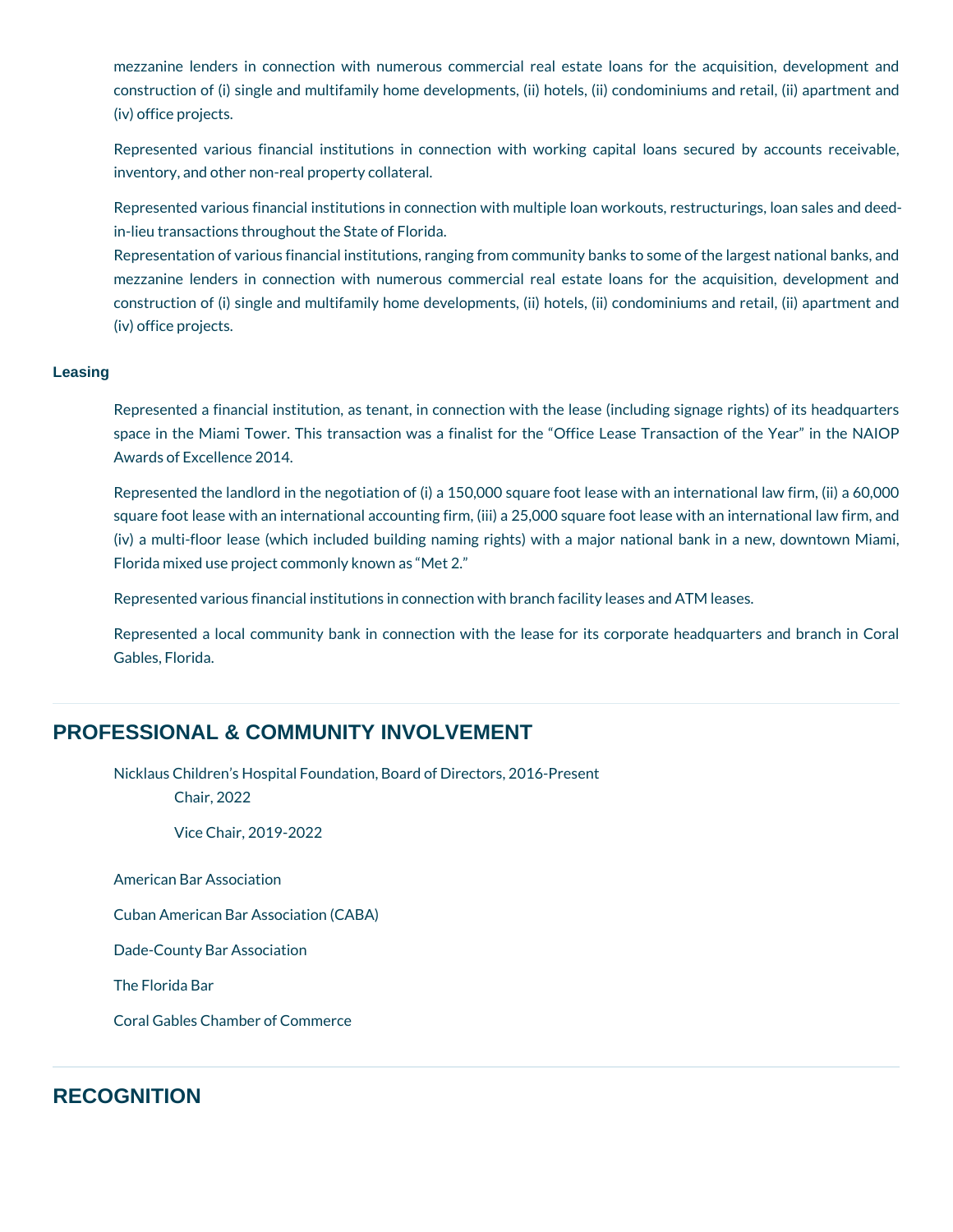```
Chambers RLeSa A, Estate (South Florida), 2017-2022
The Best Lawyer®, in 0A & e2022
Florida Super Riaswing restar, 2009, 2011-2016
Up-and-Coming Legal Elite in Florida Trend's Legal Elite, 2006-2007
AV Rated by Martindale-Hubbell
```
### NEWSROOM

[Firm Announcements](/blog/category/firm-announcements/) [: 28 Stearns Weaver Miller Lawyers in 12 Practice Areas Ranked In Chambers USA 2022](https://www.stearnsweaver.com/files/Stearns Weaver Miller Chambers 2022_2.pdf) | June 2022

[In the Media](/blog/category/in-the-media/) [: Nicklaus Children's Health System Appoints New Chairs To Three Organizational Boards](https://southfloridahospitalnews.com/nicklaus-childrens-health-system-appoints-new-chairs-to-three-organizational-boards/) South Florida HospilMadrolle w2922

[Firm Announcements](/blog/category/firm-announcements/) [: 29 Stearns Weaver Miller Lawyers in 12 Practice Areas Ranked In Chambers USA 2021](https://www.stearnsweaver.com/files/29 Stearns Weaver Miller Lawyers in 12 Practice Areas Ranked In Chambers USA 2021.pdf) | May 2021

[Firm Announcements](/blog/category/firm-announcements/) [: 24 Stearns Weaver Miller Lawyers in 12 Practice Areas Ranked In Chambers USA 2020](https://www.stearnsweaver.com/files/24 Stearns Weaver Miller Lawyers in 12 Practice Areas Ranked In Chambers USA 2020_.pdf) | April 2020

[Firm Announcements](/blog/category/firm-announcements/) [: 21 Stearns Weaver Miller Attorneys, 10 Practice Areas Ranked in Chambers USA 2019](https://www.stearnsweaver.com/files/21 Stearns Weaver Miller Lawyers in 10 Practice Areas Ranked In Chambers USA 2019.pdf) | May 2019

[Firm Announcements](/blog/category/firm-announcements/) [: 23 Stearns Weaver Miller Lawyers in 10 Practice Areas Ranked In Chambers USA 2018](http://www.stearnsweaver.com/files/2018 Chambers USA.pdf) | May 2018

[Firm Announcements](/blog/category/firm-announcements/) [: 19 Stearns Weaver Miller Lawyers, 8 Practice Areas Ranked In Chambers USA 2017](http://www.stearnsweaver.com/files/2017_19 Stearns Weaver Miller Lawyers, 8 Practice Areas Ranked In Chambers USA .pdf) | May 2017

[Firm Announcements](/blog/category/firm-announcements/) [: Stearns Weaver Miller Lawyers Recognized in Florida Super Lawyers 2016](http://www.stearnsweaver.com/files/Stearns Weaver Miller Lawyers Recognized in Florida Super Lawyers 2016 .pdf)  | June 2016

[In the Media](/blog/category/in-the-media/) [: Stearns Weaver Duo Represents Two Longtime Clients in Condo Project](http://www.dailybusinessreview.com/home/id=1202756615254?kw=Stearns Weaver Duo Represents Two Longtime Clients in Condo Project&cn=2) Daily Business | RMeavy e2n0 16

[Firm Announcements](/blog/category/firm-announcements/) [: Peter D. Lopez Appointed to Miami Children's Health Foundation Board of Directors](http://www.stearnsweaver.com/files/Peter D. Lopez Appointed to Miami Children’s Health Foundation Board of Directors.pdf) | February 2016

[In the Media](/blog/category/in-the-media/) [: This Miami Attorney Secures Loan Through Three Banks](http://www.dailybusinessreview.com/id=1202677830756/This-Miami-Attorney-Secures-Loan-Through-Three-Banks#ixzz3KmPANQWV) Daily Business | Review ber 2014

```
Firm Announcements :
```